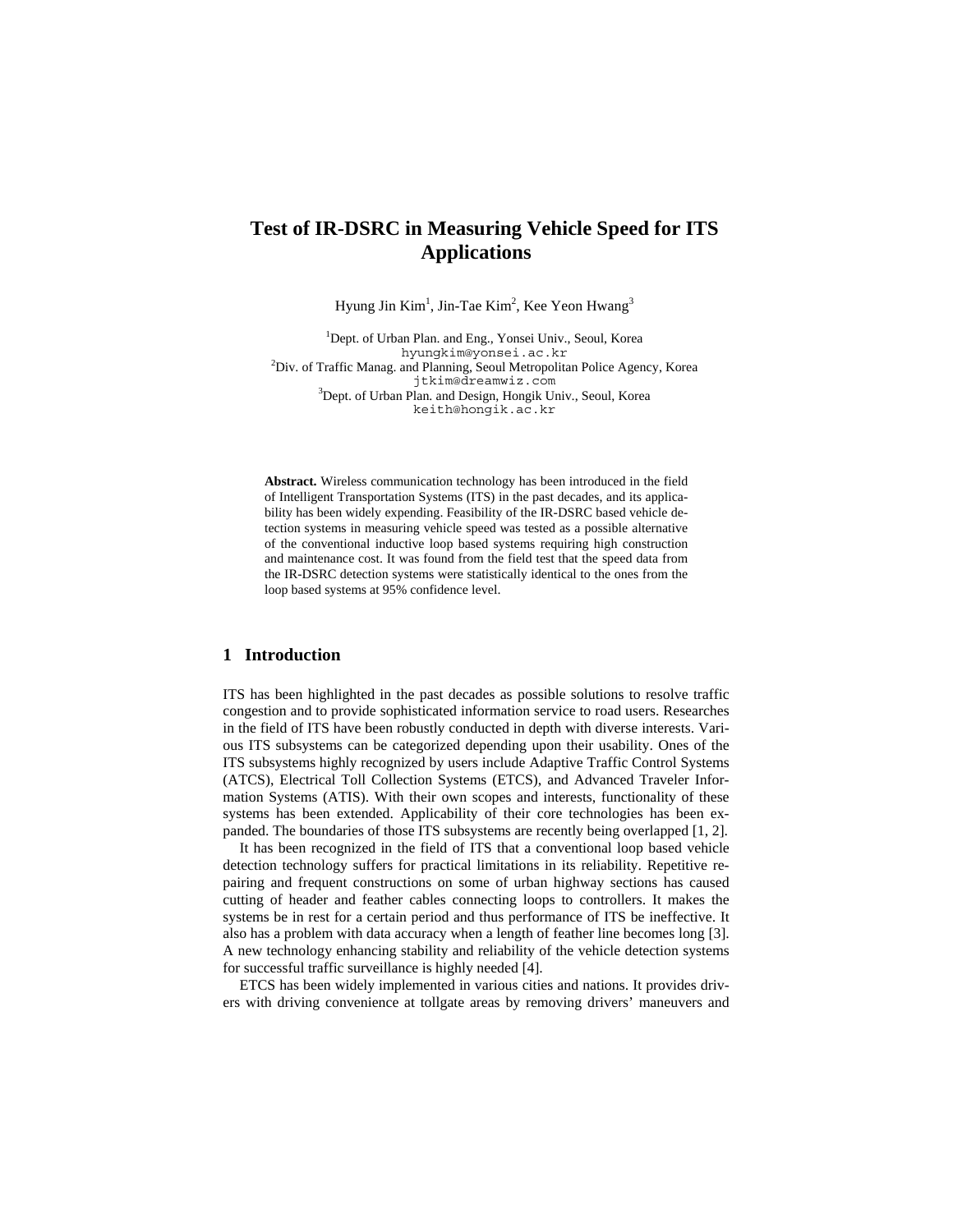time required to pay toll fees. Dedicated Short Range Communication (DSRC) is core technology that allows vehicle-to-roadside communication with the On-board Equipment (OBE) installed inside of vehicles and the Road-side Equipment (RSE) installed nearby the road. ETCS collects toll fees from moving vehicles by utilizing DSRC technology. This allows road users to pass the toll gate area without stopping. The ETCS service has widely been recognized and used by many road users.

Due to driving convenience, the number of vehicles equipped ETCS OBE is being increased. Those vehicles with ETCS OBE are running not only on freeways but also on urban highways. If the vehicles are treated as probe vehicles and a number of RSEs are equipped on roadsides, there would be a chance to collect valuable traffic information from urban highway networks. Conventional loop based systems, requiring high construction and maintenance cost, can be replaced with the DSRC based detection systems, as long as the accuracy of the data meet the system requirements.

This paper presents a study conducted to test feasibility of IR-DSRC as an alternative to collect speed information from an approach at a signalized intersection in urban traffic networks. A pair of sample speed data was prepared from field tests with the conventional loop and the IR-DSRC detection systems. They were compared to answer if the ones from IR-DSRC were statistically different from the others from the conventional loop-based detection systems.

#### **2 Wireless Communication in ITS**

Automated Traffic Surveillance and Control (ATSAC) is the traffic signal control systems in Los Angelis metropolitan area in the United States [5, 6]. Victor et al. [6] tested 900 MHz wireless communication as an alternative to the conventional fiberbased communication utilized in ATSAC. They proposed that a server collect the raw data at the local controller level once a 0.5 seconds and found that each local controllers belonged to ATSAC was always connectable to the server at least 1.0 times a second despite heavy communication load. They employed a dynamic communication path searching algorithms to make it possible. Communication frequency level, 900 MHz, however, is open to the public. Although it makes it easy to utilize wireless communication in the bandwidth, this makes the systems be vulnerable due to interruptions from conventional communication systems, such as laser scanners at convenience stores.

In recent decades, DSRC technology has been extensively introduced in the field of ITS. DSRC allows vehicles to communicate with RSE with either 5.8 G-Hz radio frequencies (RF) or infra-red (IR). Communication range of IR-DSRC can be adjusted from a couple of meters to several hundred meters based on its usage. Klein [7] employed IR-based wireless communication systems to deliver a video streaming data from field to traffic management center in Anaheim, CA. He reported that IR communication method can deliver a video streaming data at acceptable level and that this IR-based technology increases efficiency of the systems. Korea Transport Institute (KOTI) [1, 2] has developed a Wireless Interface Signals for Dynamic and Optimal Management (WISDOM) which performs as a single platform providing with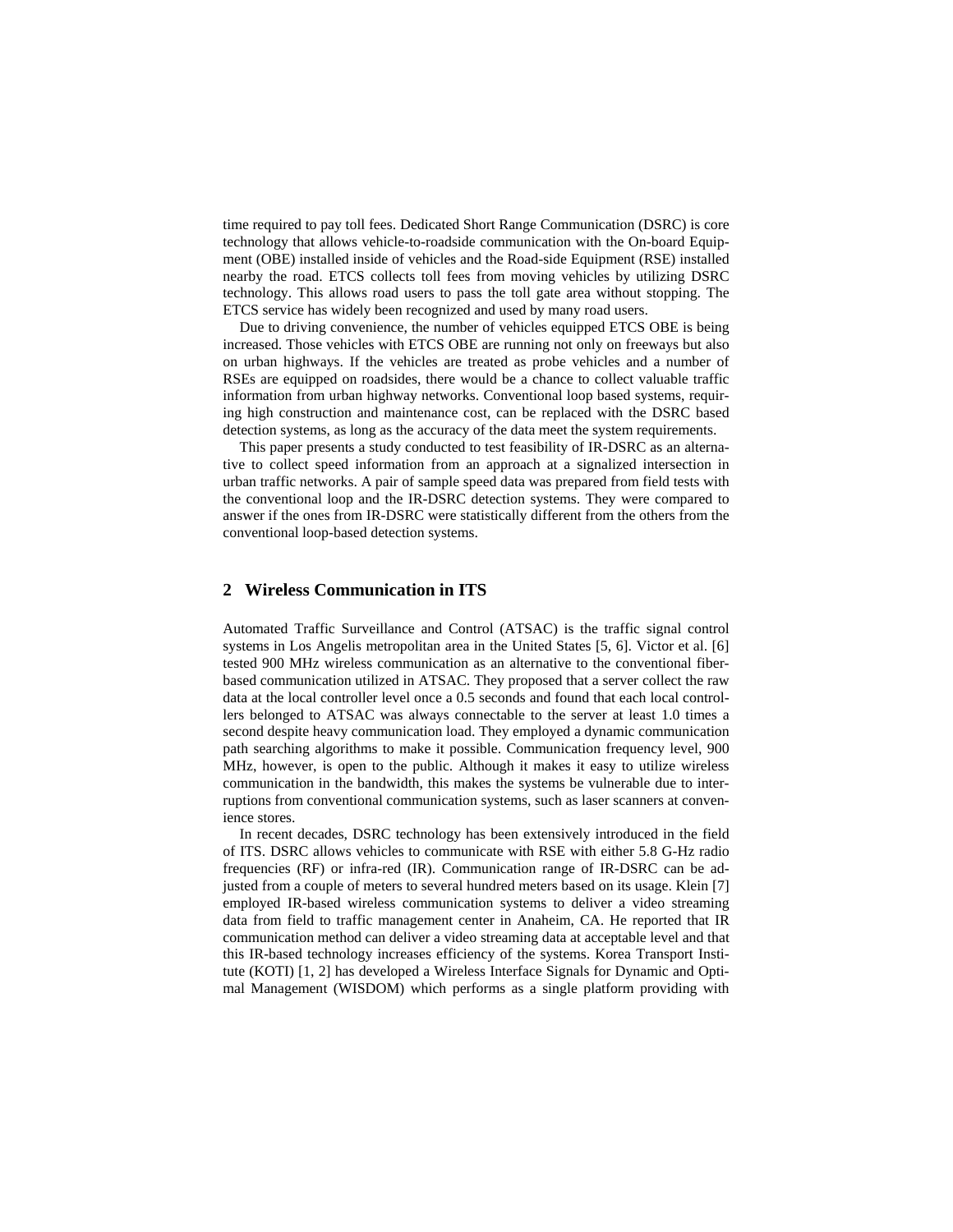traffic control scheme and information systems. Both IR-based and RF-based wireless communication systems were tested in their study.

#### **3 Methodology**

Feasibility of IR-DSRC in measuring vehicle speed was tested through comparison between speed data measured by the IR-DSRC and the conventional loop systems. For the test, a pair of speed data was collected with the subjected detection systems. A set of test scenarios was developed, and based on the scenarios field data collection was made.

A field test site was carefully designed for simultaneous operation of two different vehicle detection systems. The westbound approach at a signalized intersection on Creek-side street in Anyang, Korea, was selected as a test site. Fig. 1 shows configuration of IR-DSRC and loop detection systems prepared for the test. A pair of IR-RSE antennas, numbered 1 and 2 as shown in the figure, was installed at 150 m upstream from a stop line. Distance between those antennas was set to 15 m, which is critical to avoid overlapping of communication (detection) areas of IR-DSRC. The antennas were wired to RSE that gathers information from them.





A conventional dual loop detector was installed at the detection zone of IR-antenna numbered 1 (see Fig. 1). It consists of dual loops separating 4.3 m away (see Fig. 2). Speed data were measured on the middle lane of the subjected approach with the subject detection systems.



**Fig.2.** Loop detectors at the field test site

As depicted in Fig. 1, the detection area of IR-DSRC is longer than the one of the conventional dual loop systems. The long detection area always averages out the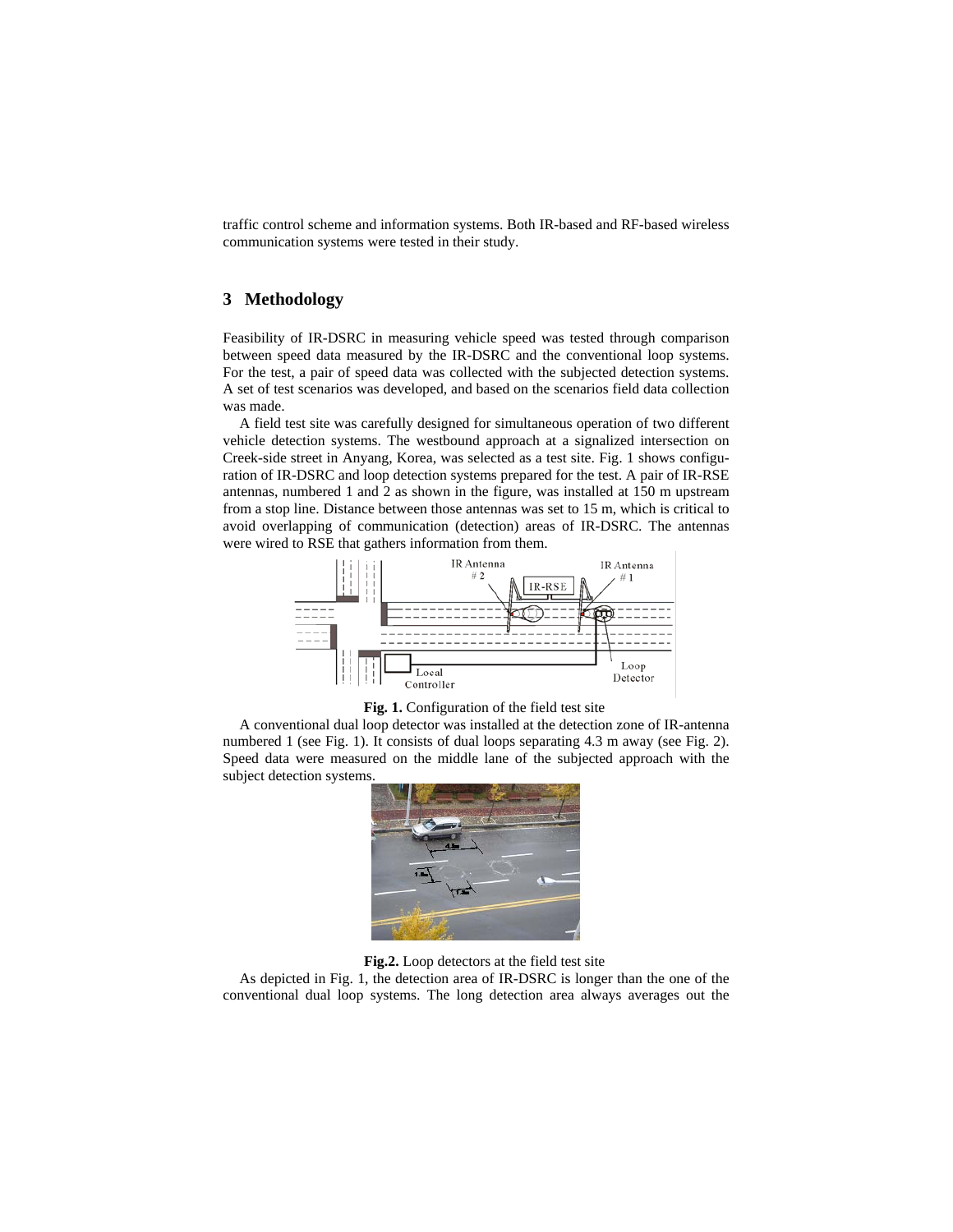changes of speed. At certain speed levels, such changes of speed between the detection areas would not be trivial. It may influence the speed estimation significantly with IR-DSRC. In addition, there is a chance, in a successive vehicle arrival, that there is more than one vehicle exists between detection zones 1 and 2.

Four vehicles (auto) were employed as probe vehicles for the study. Those vehicles were asked to pass the detection zone individually and in platoon. Table 1 presents the test scenarios developed for the study. For field tests, drivers driving probe vehicles were asked to maintain at certain speed levels. Speed data were simultaneously measured by the subject detection systems.

| Test types                                                                 | Intended run-<br>ning speed<br>(km/h) | The number of<br>tests performed | The number<br>of Samples<br>collected |
|----------------------------------------------------------------------------|---------------------------------------|----------------------------------|---------------------------------------|
|                                                                            | 20                                    |                                  |                                       |
| Individual vehicle test                                                    | 30                                    |                                  |                                       |
| (single data sampling)                                                     | 40                                    | 8                                | 8                                     |
|                                                                            | 50                                    |                                  |                                       |
|                                                                            | 60                                    |                                  |                                       |
| Platoon test<br>(consecutive data sam-<br>pling;<br>4 vehicles in platoon) | 20                                    | $\mathfrak{D}$                   | 8                                     |
|                                                                            | 30                                    | $\mathfrak{D}$                   | 8                                     |
|                                                                            | 40                                    | 2                                | 8                                     |
|                                                                            | 50                                    | $\mathfrak{D}$                   | 8                                     |
|                                                                            | 60                                    | $\mathfrak{D}$                   | 8                                     |
|                                                                            | 64                                    |                                  |                                       |

**Table 1.** Design of experimental tests and the number of samples collected

Individual vehicle tests reflect situations that vehicles drive with sufficient headways. This test was designed to check if the speed measured by IR-DSRC is at an acceptable level. Platoon tests reflect the situation that a platoon of vehicles enters a detection zone at once. This test was to check if the performance of IR-DSRC is able to detect successive vehicle arrival with short headways. The platoon based data collection was performed twice at each speed level.

The IR-DSRC detection systems compute the vehicle speed based on a distance between two detection areas and the difference of time that vehicle enters to each of those. The numerical computation can be expressed as Equation 1. Speed data measured by the IR-DSRC systems with Equation 1 were compared to the ones from the dual inductive loop detector.  $S = (3,600 \times d) / \{1,000 \times (t_1 - t_0)\}$  where,  $S =$ speed (km/h),  $d$  =distance between antennas (m),  $t_0$  =time when a vehicle was entered to the first IR-communication zone, and  $t_1$ =time when a vehicle was entered to the second IR-communication zone.

When each test trial finishes, the probe vehicles should be repositioned to the initial place for the next trial, and a test coordinator who is at outside of the vehicles nearby detection areas should search for a proper time to start the next trial. The coordinator was asked to find a situation (such as signal timing and queue length) that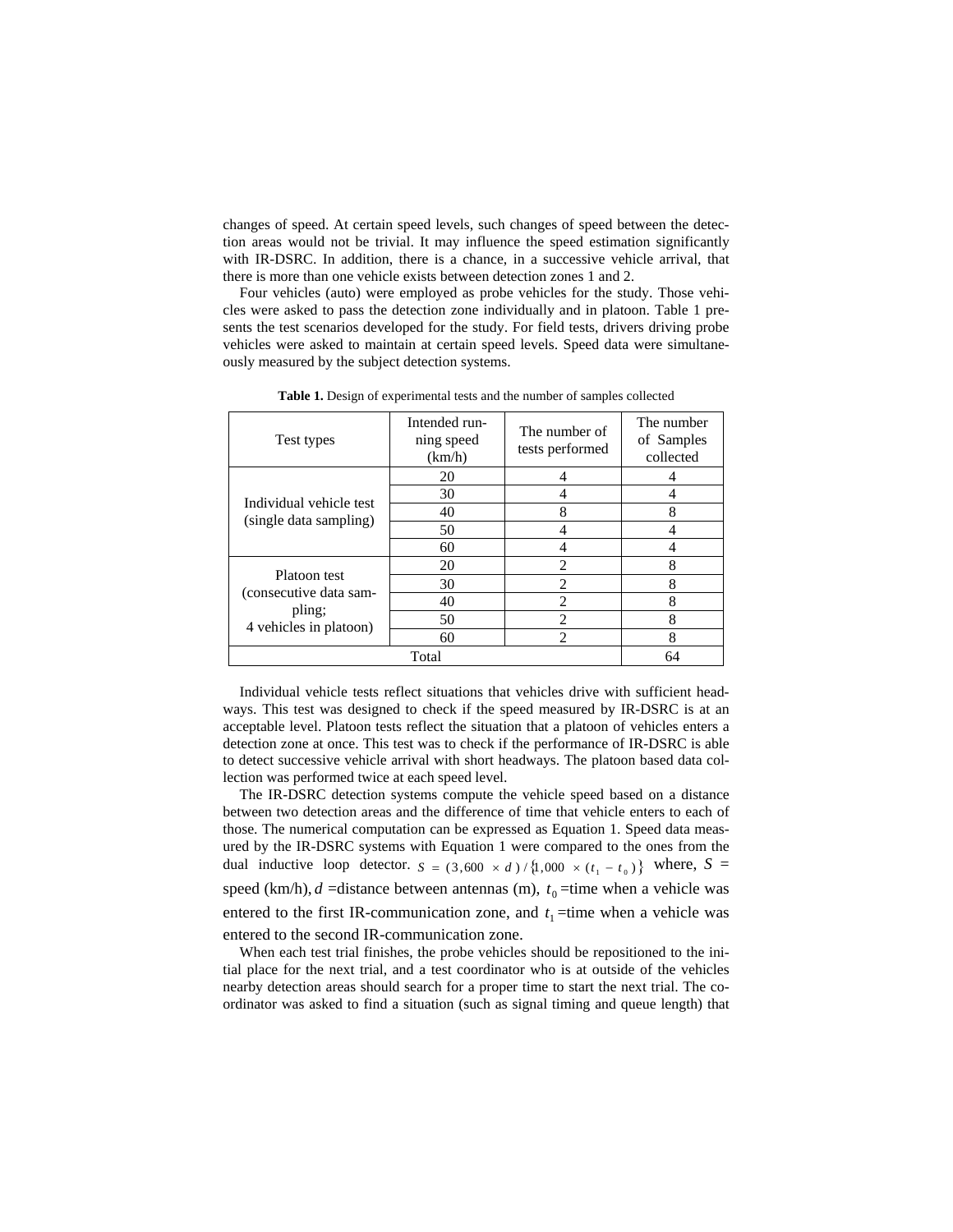probe vehicles can maintain their intended speed. A single test trial producing four speed data with four probe vehicles took about 20 minutes.

## **4 Analysis and Results**

Table 2 presents the data collected through a set of individual vehicle test trials. Total 24 test trials were made, and total 23 pairs of speed data were collected. A single case was dropped from the study – a speed data at 30 km/h level was not detected with loop detector. The IR-DSRC data corresponding to it was thus discarded.

| In-                       |                | Loop                  |                 | <b>IR-DSRC</b>        |                 |                      |
|---------------------------|----------------|-----------------------|-----------------|-----------------------|-----------------|----------------------|
| tended<br>speed<br>(km/h) | Test<br>index  | Time<br>(millisecond) | Speed<br>(km/h) | Time<br>(millisecond) | Speed<br>(km/h) | Difference<br>(km/h) |
|                           | $\mathbf{1}$   | 15:15:11.23           | 22              | 15:15:13.23           | 20              | $-2$                 |
| 20                        | $\overline{2}$ | 15:15:27.14           | 20              | 15:15:29.08           | 22              | $+2$                 |
|                           | 3              | 15:15.53.79           | 20              | 15:15:56.01           | 21              | $+1$                 |
|                           | 4              | 15:16:09.70           | 16              | 15:16:12.41           | 17              | $+1$                 |
|                           | 1              | 15:20:26.04           | 29              | 15:20:27.49           | 26              | $-3$                 |
| $30^{1}$                  | $\overline{c}$ | 15:20.59.08           | 28              | 15:21:00.52           | 30              | $+2$                 |
|                           | 3              | 15:21:20.52           | 28              | 15:21:22.11           | 29              | $+1$                 |
|                           | 1              | 15:25:16.60           | 38              | 15:25:17.69           | 34              | $-4$                 |
|                           | $\overline{c}$ | 15:25:26.19           | 37              | 15:25:27.24           | 39              | $+2$                 |
|                           | 3              | 15:25:52.53           | 28              | 15:25:54.08           | 29              | $+1$                 |
|                           | $\overline{4}$ | 15:26:11.35           | 36              | 15:26:15.34           | 38              | $+2$                 |
| 40                        | 5              | 15:30:51.22           | 41              | 15:30:52.24           | 36              | $-5$                 |
|                           | 6              | 15:31:02.99           | 37              | 15:31:04.05           | 39              | $+2$                 |
|                           | $\overline{7}$ | 15:31:21.42           | 48              | 15:31:21.85           | 41              | $-7$                 |
|                           | 8              | 15:31:33.84           | 36              | 15:31:34.96           | 38              | $+2$                 |
| 1                         |                | 15:34:57.91           | 53              | 15:34:58.77           | 44              | -9                   |
|                           | $\overline{2}$ | 15:35:15.42           | 31              | 15:35:16.88           | 45              | $+14$                |
| 50                        | 3              | 15:35:21.49           | 47              | 15:35:22.38           | 48              | $+1$                 |
|                           | $\overline{4}$ | 15:35:58.29           | 44              | 15:35:59.31           | 47              | $+3$                 |
|                           | 1              | 15:40:11.83           | 59              | 15:40:12:49           | 52              | $-7$                 |
| 60                        | $\overline{2}$ | 15:40:21.59           | 61              | 15:40:22.24           | 61              | $\Omega$             |
|                           | 3              | 15:42:35.40           | 55              | 15:42:36.18           | 57              | $+2$                 |
|                           | $\overline{4}$ | 15:42:50.27           | 53              | 15:42:51.04           | 55              | $+2$                 |

**Table 2.** Speed data collected from individual vehicle tests

1) One missing data (loop detector)

The detection time of IR-DSRC in Table 2 represents the vehicle entering time to the detection zone numbered 2 (see Fig. 1). Differences between speed data collected from IR-DSRC and loop detectors range from -9~+14 km/h.

Table 3 presents the speed data collected through a set of platoon vehicle test trials. Total 40 vehicles in platoon were tested, and total 36 pairs of speed data were collected. Four cases considered in the test trial were dropped from the study – four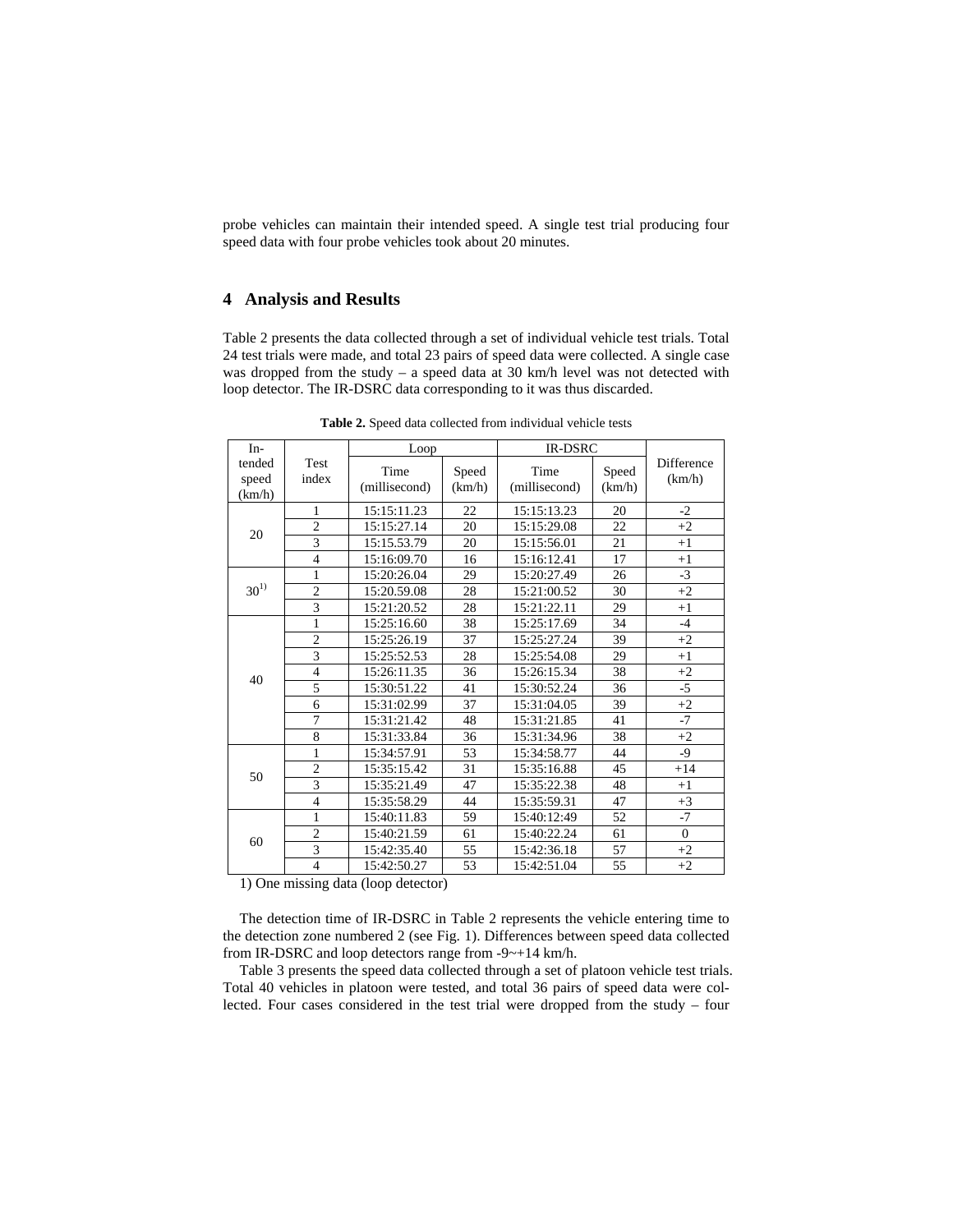speed data at 20 km/h and 30 km/h levels were not detected with loop detector. The IR-DSRC data corresponding to them were also discarded. Differences between speed data collected from IR-DSRC and loop detectors range from  $-6 \sim +13$  km/h.

| Intended     | Test           | Loop          |             | IR-DSRC       |                | Differ-          |
|--------------|----------------|---------------|-------------|---------------|----------------|------------------|
| speed        | index          | Time          | Speed       | Time          | Speed          | ence             |
| (km/h)       |                | (millisecond) | (km/h)      | (millisecond) | (km/h)         | (km/h)           |
|              |                | 15:48:40.87   | 20          | 15:48:42.95   | 19             | $-1$             |
|              | $\,1\,$        | 15:48:43.48   | 20          | 15:48:45.53   | 21             | $+1$             |
| $20^{1}$     |                | 15:48:47.84   | 18          | 15:48.50.34   | 19             | $+1$             |
|              |                | 16:10:34.01   | 20          | 16:10:36.15   | 18             | $-2$             |
|              | $\overline{c}$ | 16:10:40.00   | 17          | 16:10:40.14   | 20             | $+3$             |
|              |                | 16:10:42.37   | 16          | 16:10:42.61   | 18             | $+2$             |
|              |                | 15:54:45.11   | 27          | 15:54:45.65   | 25             | $-2$             |
|              | $\mathbf{1}$   | 15:54:46.55   | 27          | 15:54:48.05   | 29             | $+2$             |
| $30^{2}$     |                | 15:54.48.57   | 27          | 15:54:50.23   | 25             | $-2$             |
|              |                | 15:54:50.13   | 27          | 15:54:51.68   | 28             | $+1$             |
|              |                | 16:15:08.55   | 30          | 16:15:09.97   | 26             | $-4$             |
|              | $\overline{c}$ | 16:15:10.52   | 27          | 16:15:11.97   | 29             | $+2$             |
|              |                | 16:00:22.83   | 40          | 16:00:23.87   | 36             | $-4$             |
|              |                | 16:00:24.17   | 37          | 16:00:25.23   | 38             | $+1$             |
|              | $\mathbf{1}$   | 16:00:25.38   | 38          | 16:00.26.54   | 37             | $-1$             |
| 40           |                | 16:00:26.64   | 37          | 16:00:27.78   | 39             | $+2$             |
|              |                | 16:20:14.39   | 38          | 16:20:15.33   | 34             | $-4$             |
|              | $\overline{2}$ | 16:20:16.32   | 38          | 16:20:17.43   | 39             | $+1$             |
|              |                | 16:20:17.50   | 37          | 16:20:18.57   | 39             | $+2$             |
|              | 16:20:18.39    | 38            | 16:20:19:53 | 40            | $+2$           |                  |
|              |                | 16:05:10.13   | 48          | 16:05:11.02   | 43             | $-5$             |
|              | 16:05:11.50    | 48            | 16:05:12.36 | 48            | $\overline{0}$ |                  |
|              | $\mathbf{1}$   | 16:05:12.63   | 47          | 16:05:13.54   | 48             | $+1$             |
| 50           |                | 16:05:14.34   | 45          | 16:05:15.31   | 46             | $+1$             |
|              |                | 16:25:03.78   | 50          | 16:25:04.60   | 44             | $-6$             |
|              | $\overline{c}$ | 16:25:05.55   | 49          | 16:25:06.39   | 48             | $-1$             |
|              |                | 16:25:06.76   | 46          | 16:25:07.73   | 46             | $\boldsymbol{0}$ |
|              |                | 16:25:07.83   | 45          | 16:25:08.75   | 47             | $+2$             |
| $\mathbf{1}$ |                | 16:32:47.64   | 58          | 16:32:48.28   | 55             | $-3$             |
|              |                | 16:32:48.91   | 58          | 16:32:49.61   | 61             | $+3$             |
|              |                | 16:32:50.12   | 59          | 16:32:50.84   | 60             | $+1$             |
|              |                | 16:32:54.55   | 44          | 16:32:52.06   | 57             | $+13$            |
| 60           |                | 16:37:46.27   | 59          | 16:37:46.95   | 54             | $-5$             |
|              | $\overline{c}$ | 16:37:47.84   | 58          | 16:37:48.54   | 59             | $+1$             |
|              |                | 16:37:49.00   | 54          | 16:37:49.72   | 57             | $+3$             |
|              |                | 16:37:49.97   | 53          | 16:37:50.76   | 56             | $+3$             |

**Table 3.** Speed data collected from platoon vehicle tests

1) Two missing data (loop detector), Two missing data (loop detector)

Sample data from the IR-DSRC and conventional loop detectors were graphically compared (see Fig. 3). The comparison results visualize that those samples are in similar shape with higher fluctuation with the loop detector than the one with IR-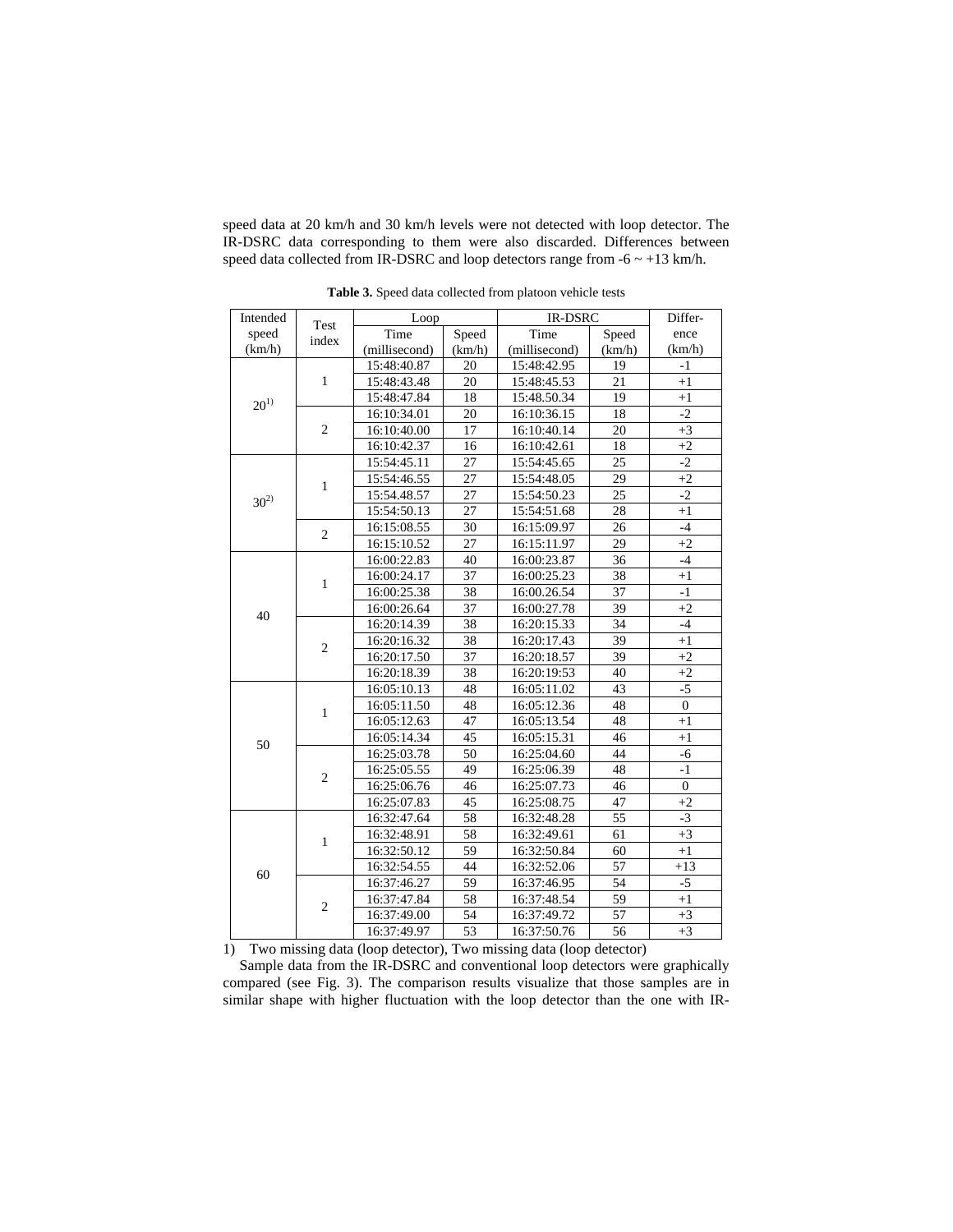

DSRC. A set of statistical tests was performed to check if those samples were close enough to consider them as statistically identical.

**Fig. 3.** Comparison between speeds from the loop and the IR-DSRC based detectors

To check whether those samples share unique features in their distribution, a paired *t* -test was conducted at 95% significant level. Table 4 presents the test results. The results support that the speed data collected from the IR-DSRC systems are statistically identical to the ones from the conventional loop detectors – rejection of null hypothesis.

 $H_0$ : Samples from conventional loop and IR-DSRC are from same population

*H<sub>a</sub>*: Samples from conventional loop and IR-DSRC are from different populations

| Summary                   |                                               | Difference between speeds meas-<br>ured by loops and IR-DSRC |         |  |
|---------------------------|-----------------------------------------------|--------------------------------------------------------------|---------|--|
|                           | Average                                       |                                                              | 0.22    |  |
|                           | Std. Deviation                                |                                                              | 3.878   |  |
| Paired<br>Differ-         | Std. Error                                    |                                                              | 0.505   |  |
| ences                     | Significant range<br>At 95% signifi-<br>cance | Lower Limit                                                  | $-0.79$ |  |
|                           |                                               | <b>Upper Limit</b>                                           | 1.23    |  |
|                           |                                               |                                                              | 0.436   |  |
|                           |                                               | 58                                                           |         |  |
| Significance (two-tailed) |                                               | 0.664                                                        |         |  |

**Table 4.** Results of a paired *t* -test performed at 95% significant level

It is necessary to test the performance of the detection systems at various traffic flow conditions. The speed data were grouped into five different: 20 km/h, 30 km/h, 40 km/h, 50 km/h, and 60 km/h. At each level, a statistical test, a goodness-of-fit test, was conducted by designing the hypothesis as follows:

 $H_0$ : Speeds measured by Loops  $\neq$  Speeds measured by IR-DSRC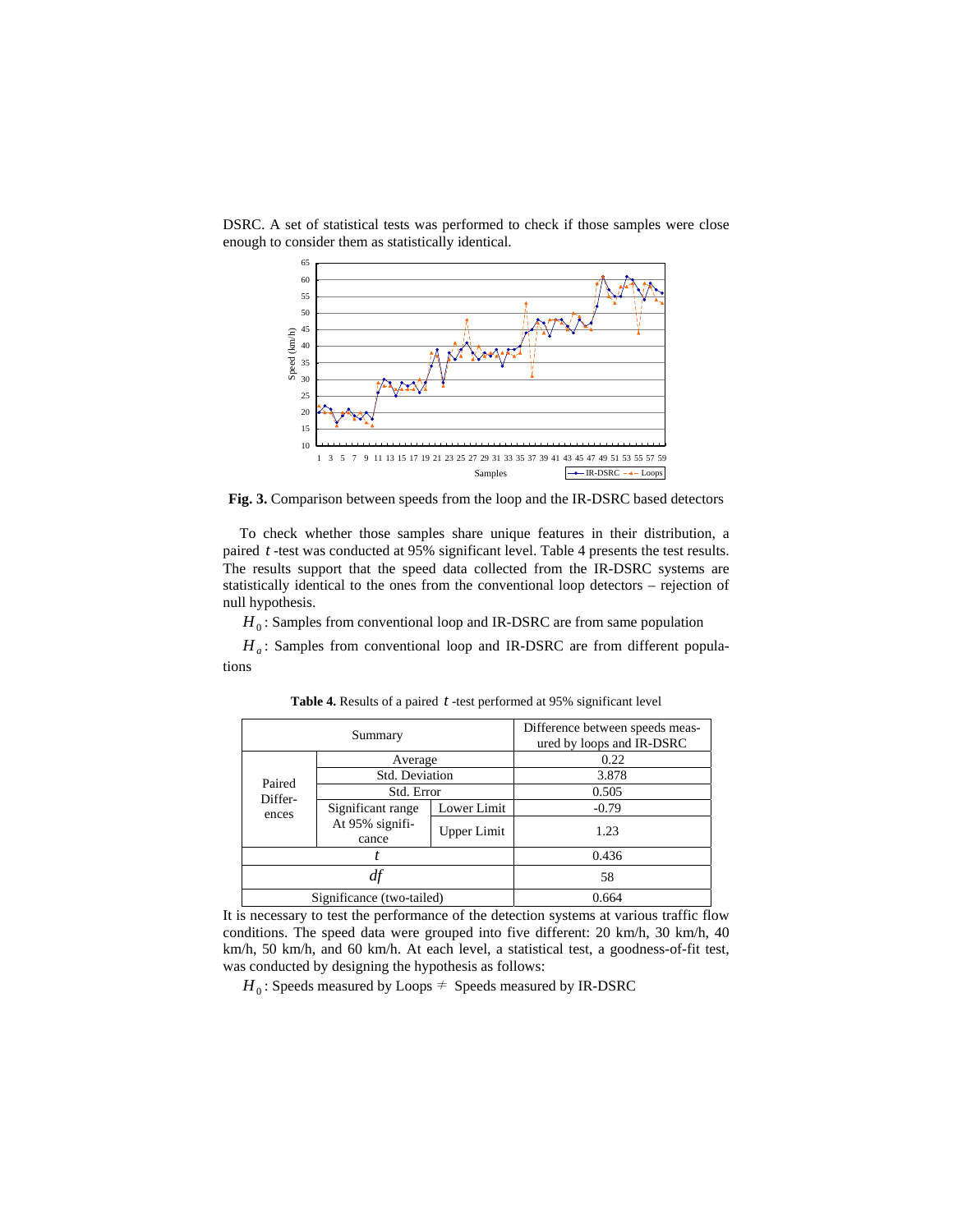$H_a$ : Speeds measured by Loops = Speeds measured by IR-DSRC

Table 5 summarizes the test results. It can be concluded from the results that the speed data collected from the IR-DSRC systems are statistically identical to the ones from the conventional loop detectors at 95% significant level. Same result applies to all five speed levels.

| Speed (km/h) | $\gamma^2$ | df | $\chi^2(d.f.0.05)$ |        |
|--------------|------------|----|--------------------|--------|
| 20           | 1.085587   |    | 21.9550            | Reject |
| 30           | 1.738862   |    | 21.9550            | Reject |
| 40           | 4.109437   | 15 | 32.8013            | Reject |
| 50           | 7.956877   |    | 26.7569            | Reject |
| 60           | 5.176488   |    | 26.7569            | Reject |

**Table 5.** Results of goodness-of-fit tests at different speed levels

### **5 Conclusion**

In the past decades, wireless communication technology has been introduced in the field of ITS, and its applicability has been widely expending. In this study, feasibility of the IR-DSRC based detection systems in measuring vehicle speed was tested as a possible alternative of the conventional loop based detection systems. In practice, it would be advantageous to have the less expensive traffic surveillance systems requiring inexpensive maintenance cost. The IR-DSRC based technology highlights less initial construction and repairing costs.

Based on the sample speed data sets collected from the field test, it was found that the speed data from the IR-DSRC detection systems were statistically identical to the ones from the loop based systems at 95% confidence level. It supports to conclude that the IR-DSRC based system is feasible in measuring vehicle speeds in urban network. It was experienced that the IR-DSRC systems detected 100% of all test trials. However, the loop based systems did not detect some of vehicle data. The limitation of this study is the small number of sample data due to the test-consuming field test procedure. Further studies with the increased number of samples are recommended.

#### **References**

- 1. Development of Next Generation Traffic Signal Control System Utilizing Wireless Communications (Phase 1): Final Report, National Transportation Core Technology Research and Development, The Korea Transport Institute, 2004
- 2. Development of Next Generation Traffic Signal Control System Utilizing Wireless Communications (Phase 2): Final Report, National Transportation Core Technology Research and Development, Korea Transport Institute, Transportation, 2005